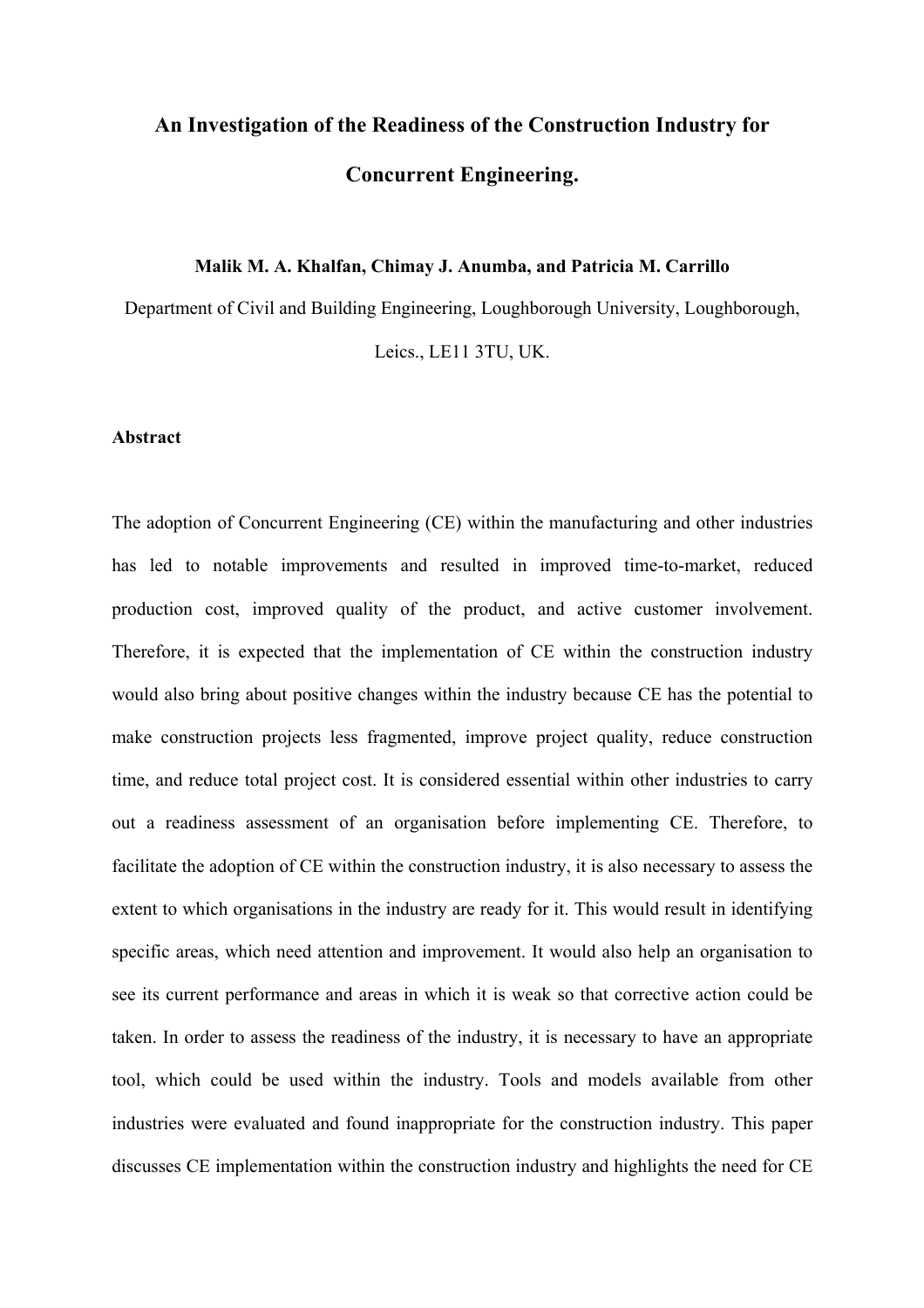readiness assessment. It presents a CE readiness assessment model for the construction industry – called the BEACON Model – and case studies, which were carried out in using the model to assess different sectors of the UK construction industry.

#### **Keywords**

Concurrent Engineering, CE Readiness Assessment, Case Studies, Construction Industry.

## **Introduction**

Concurrent Engineering (CE), sometimes called simultaneous engineering or parallel engineering, has been defined by Winner et al. (1988), as "…a systematic approach to the integrated, concurrent design of products and their related processes, including manufacture and support. This approach is intended to cause the developers, from the outset, to consider all elements of the product life cycle from conception through disposal, including quality, cost, schedule, and user requirements." In the context of the construction industry, Evbuomwan & Anumba (1998) define Concurrent Engineering as an "…attempt to optimise the design of the project and its construction process to achieve reduced lead times, and improved quality and cost by the integration of design, fabrication, construction and erection activities and by maximising concurrency and collaboration in working practices."

In order to introduce aspects of CE in the construction project delivery process for effective co-ordination and integration, various research efforts have been undertaken. A detailed account of these efforts is compiled and presented by Kamara et al. (2000) and Anumba et al. (2000). They have concluded that much more needs to be done if the reported benefits of CE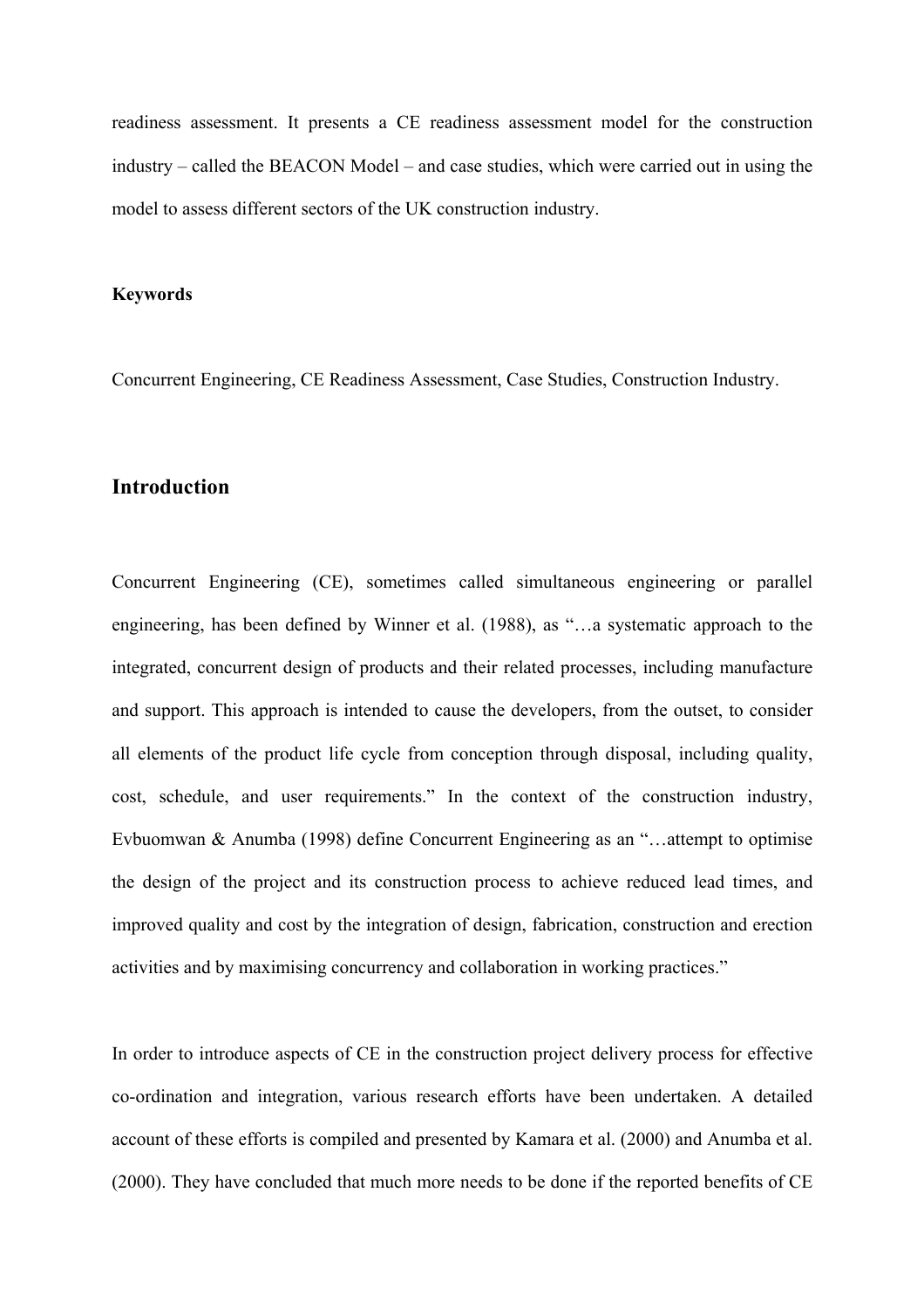in other industries such as manufacturing can be realised in the construction industry. It is also concluded that an important aspect of CE implementation in the construction industry is the need to carry out readiness assessment of the construction supply-chain for CE implementation. This is expected to establish the level of CE maturity of different sectors of the supply-chain with a view to informing implementation efforts. Therefore, in order to establish the level of maturity and improve planning for CE implementation, the readiness assessment of the construction supply-chain is imperative (Khalfan et al., 2001).

This paper discusses the need for CE readiness assessment, argues for a specific readiness assessment tool for the construction industry, and presents the BEACON (Benchmarking and REadiness Assessment for Concurrent Engineering in CONstruction) model. The later part of the paper presents the readiness assessment of sectors of the construction supply chain using the BEACON model.

## **CE Readiness Assessment of the Construction Industry**

As discussed in the previous section one approach that has been successfully used to improve CE implementation planning is to conduct a readiness assessment of an organisation prior to the introduction of CE. This helps to investigate the extent to which the organisation is ready to adopt Concurrent Engineering (Componation & Byrd, 1996), and to identify the critical risks involved in its implementation within the company and its supply chain. CE Readiness Assessment has been successfully used for planning CE implementation in several industry sectors, notably manufacturing and software engineering. It is therefore imperative that, for CE implementation in the construction industry to deliver the expected benefits, readiness assessment of the construction industry should be undertaken. This will ensure that all sectors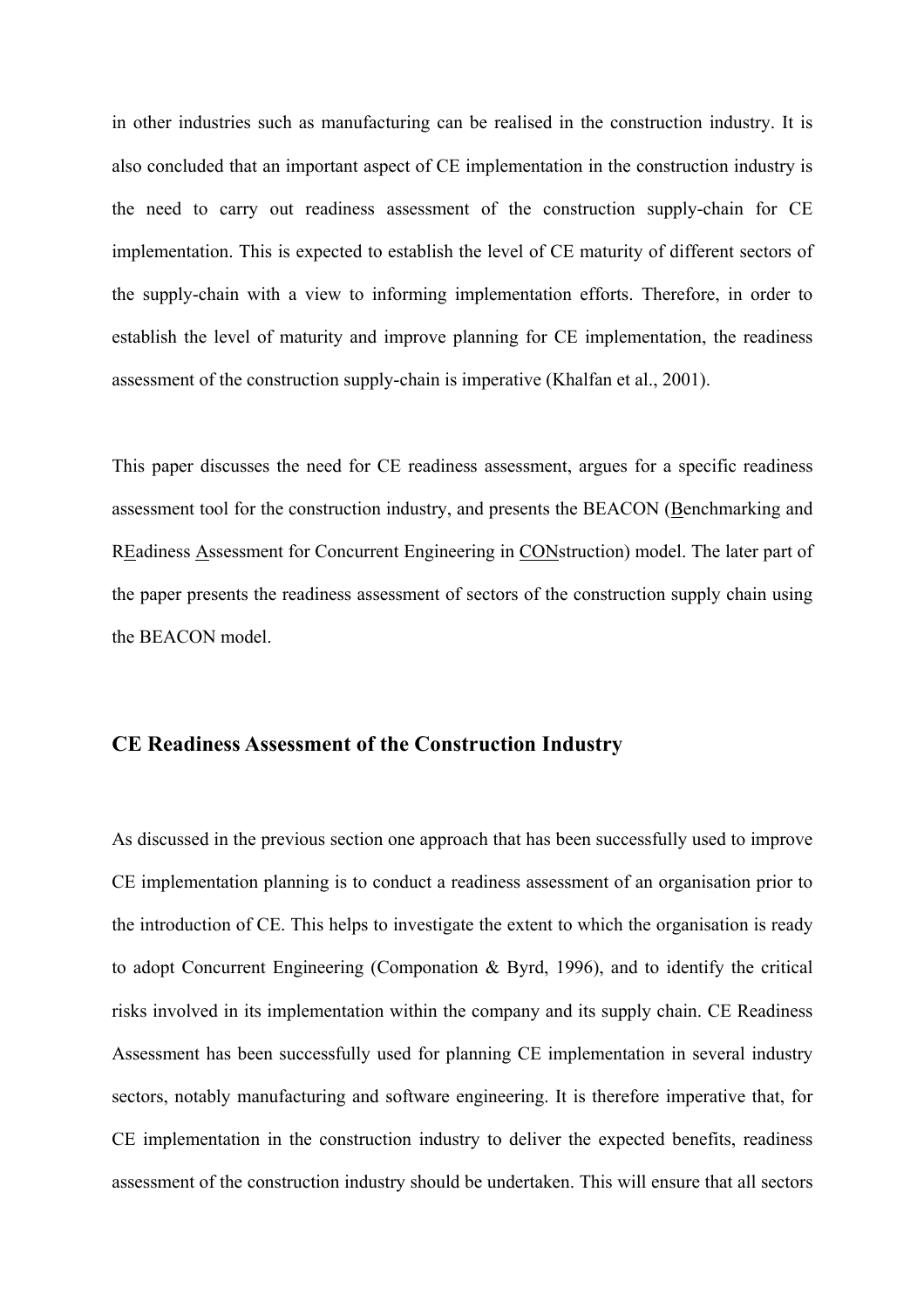of the industry have reached an acceptable level of maturity with respect to the critical success factors for CE implementation, and may indicate the likelihood of the following benefits:

- Better and more effective CE implementation within the construction industry;
- Enabling the industry to evaluate and benchmark its project delivery processes;
- Development of more appropriate tools for CE implementation within the industry;
- Enabling the industry to identify areas which require improvements or changes; and
- Enabling the industry to realise the need for CE implementation in order to bring about improvements in the whole project delivery process.

There are several tools and models, which are being used for readiness assessment of organisations for concurrent engineering. A comparison and brief description of these models and tools were presented by Khalfan & Anumba (2000b). After analysing the comparison matrix, it was concluded that the RACE model would be the most appropriate for use as the Readiness Assessment Tool for Concurrent Engineering in the construction industry. However, the RACE model requires adaptation and modification for this purpose because, essentially, it was developed for other industries such as manufacturing and software engineering. Thus, it needs to be tailored to the requirements of the construction industry and the people working within the industry. Therefore, a CE readiness assessment model has been developed for assessing the construction industry. This includes both a 'People' and a 'Project' element – these are considered key aspects of CE, which were not adequately covered in the RACE model. The new model, named 'BEACON Model', is shown in Figure 1 and briefly described in the next section.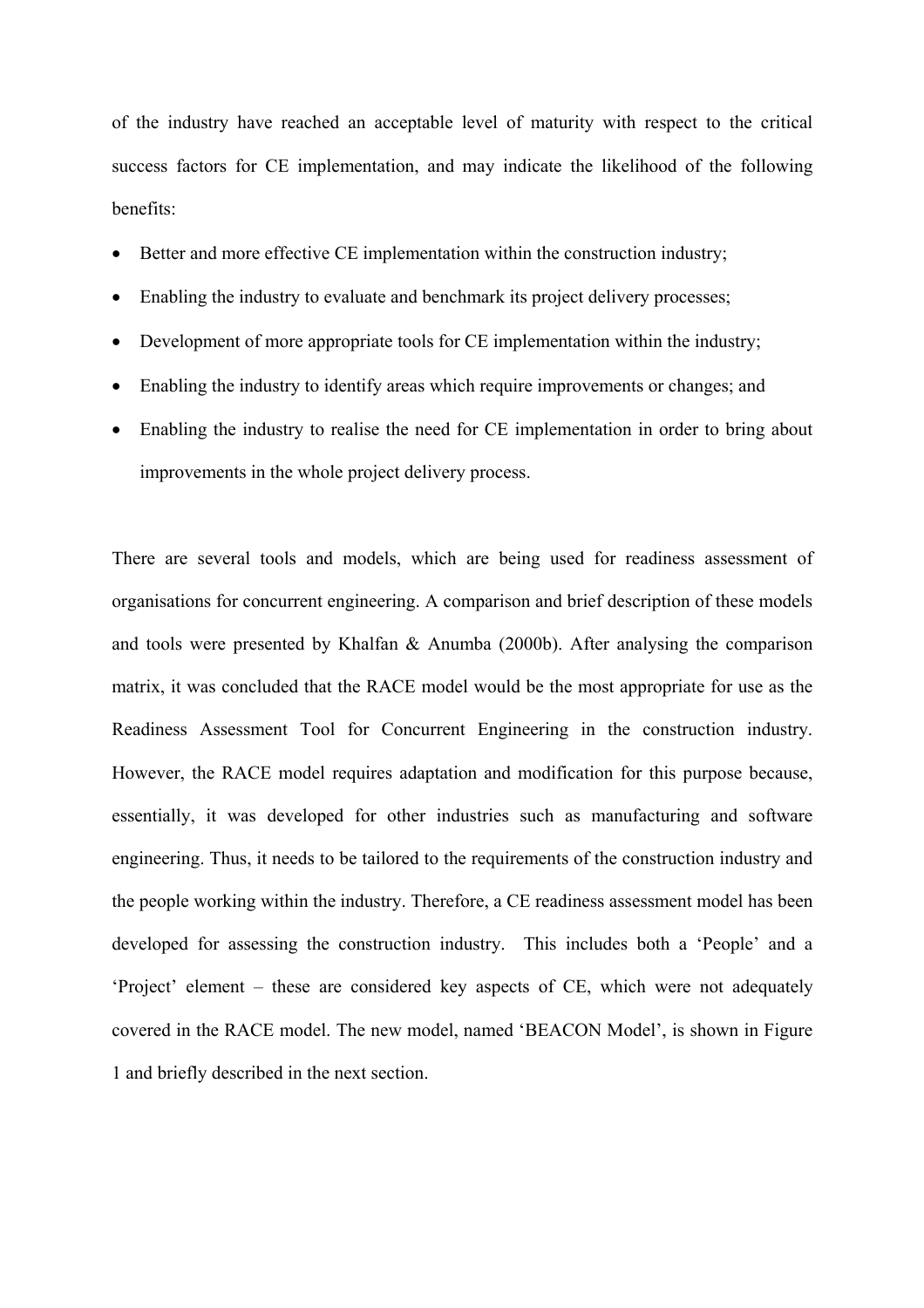#### **The BEACON Model**

The BEACON Model (see Figure 1) is divided into four quadrants or sections to represent four elements or aspects of the model, which are Process, People, Project, and Technology. The first quadrant contains five critical process factors used to assess the process maturity level of a construction organisation. The second quadrant contains four critical people factors used to assess the team level issues within the organisation, while the third quadrant is comprised of three critical project factors used to assess the client's requirements and design related issues. The fourth quadrant presents five technology-related critical factors used to characterise the introduction and utilisation of advanced tools and technology within the organisation. The key advantage of the model is that it does not only include the process and the technology aspects as covered in other models but also introduces two new dimensions, people and project elements. These elements were covered to a limited extent in existing readiness assessment models and tools but were not adequately emphasised. The rationale behind including the people and the project elements is that both of them are as critical to CE as the process and technology elements and should be distinguished (Ainscough & Yazdani, 1999; Al-Ashaab & Molina, 1999; Brooks & Foster, 1997; Chen, 1996; Crow, 1994; Khalfan & Anumba, 2000a; Lee & Young, 1994; Love & Gunasekaran, 1997; Martin & Evans, 1992; Paul & Burns, 1997). This is one of the novel features in the BEACON model.

For all of the elements, five levels have been adopted from the RACE model (CERC, 1992), which indicate the level of maturity of an organisation with respect to the quality of the project development process, team-working, completed project itself, and technology employed within the organisation. These five levels are Ad-hoc, Repeatable, Characterised, Managed, and Optimising, and are described in Table 1. The Ad-hoc Level indicates that an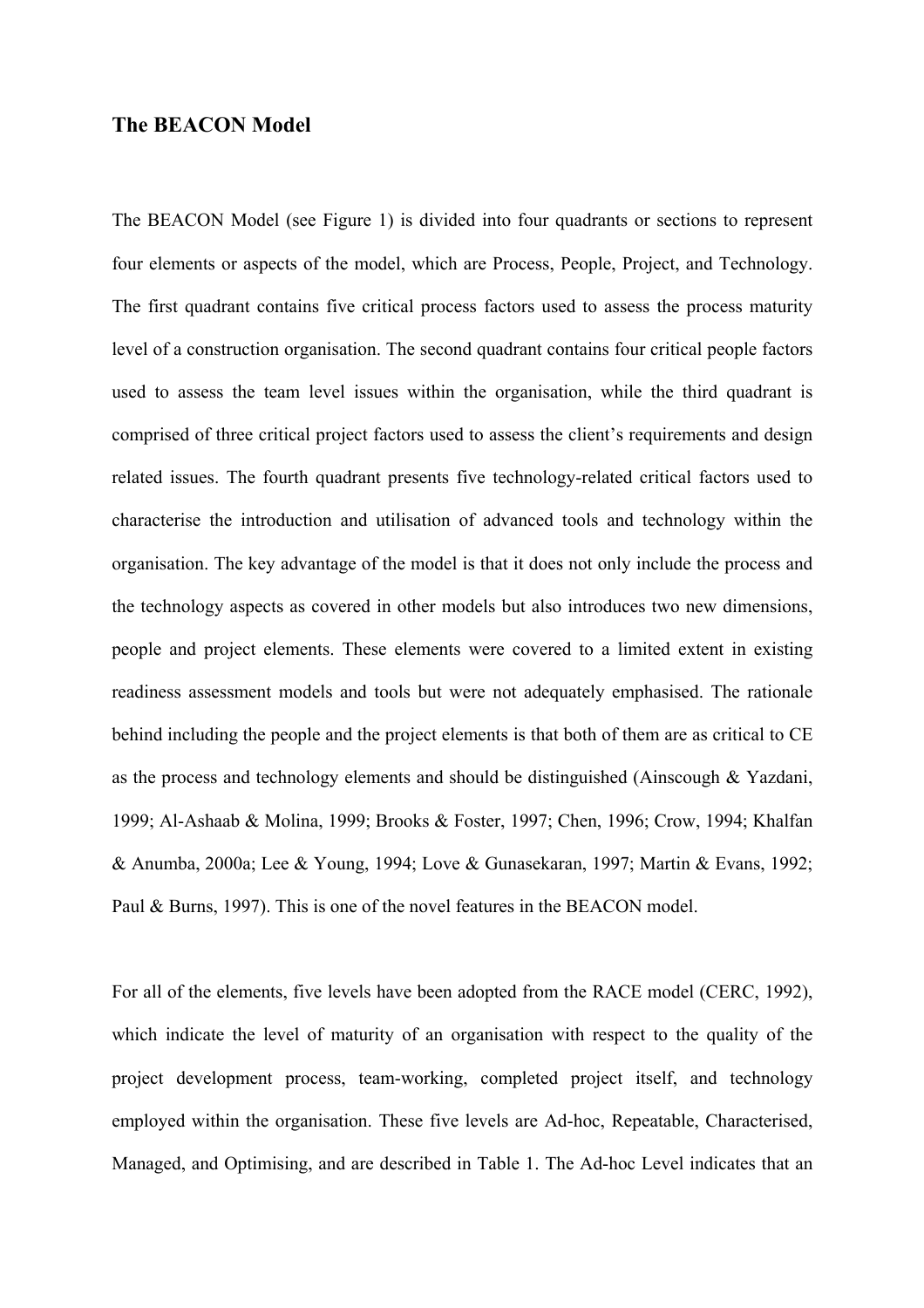organisation is unfamiliar with CE practices or is not ready to adopt CE, whereas the Optimising Level shows that the organisation is ready to adopt CE or is already practising CE within its project delivery process. A model-based questionnaire (called the BEACON Questionnaire) has been developed for use in assessing construction organisations. The assessment scale has five possible options: "Always", "Most of the Time", "Sometimes", "Rarely", and "Never", corresponding roughly to the five maturity levels (Note: Refer to Khalfan (2000) for a detailed description of the development of the BEACON model).

# **CE Readiness Assessment Case Studies**

In order to assess the CE readiness of the UK construction industry, case studies were carried out by using the BEACON Model. One of the reasons for carrying out case studies is the fact that they help to solve current problems through an examination of what has happened in the past and what is happening now, and thus save a lot of time (Yin, 1989). For the purpose of the case studies, the industry was divided into five categories: clients, consultants, contractors, sub-contractors, and material suppliers. This paper presents the results of the case studies, which were carried out within organisations from all these categories.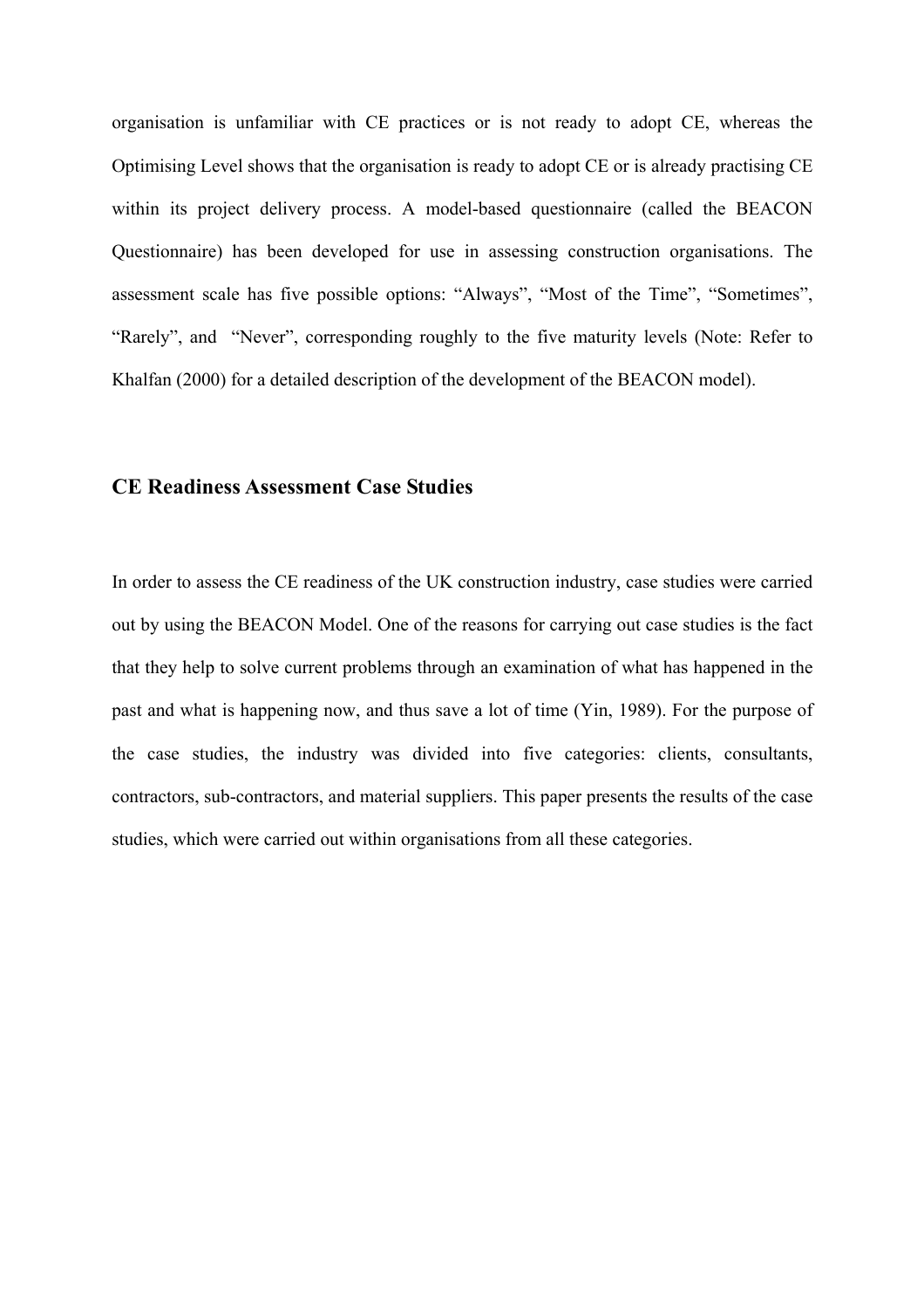## **TECHNOLOGY ELEMENT PROCESS ELEMENT**



*Figure 1: The BEACON Model*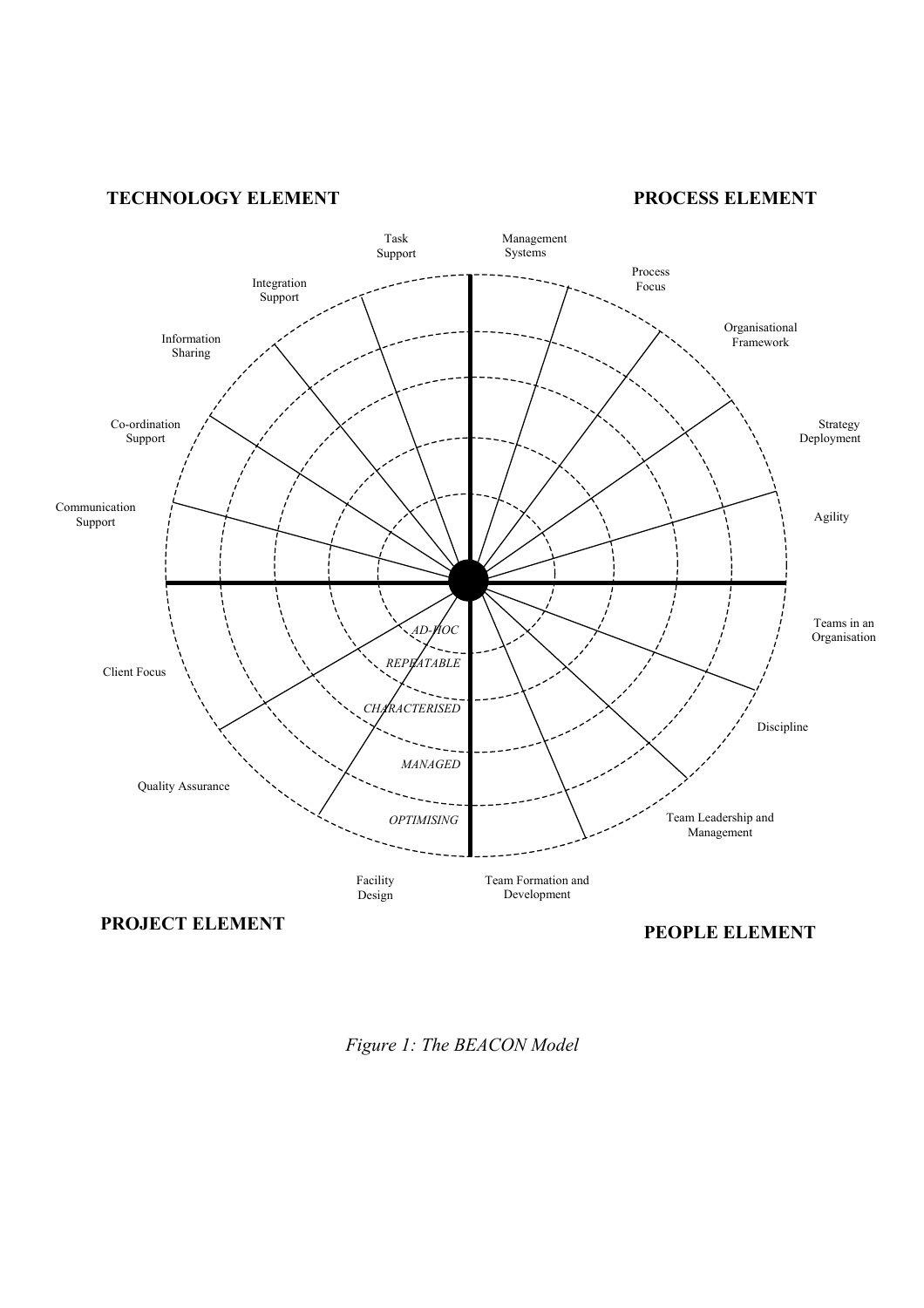| <b>Maturity Level</b> | <b>Description</b>                                                                                                                                                                                                                                                                                                                                                                                                                                                                                                               |  |  |  |  |
|-----------------------|----------------------------------------------------------------------------------------------------------------------------------------------------------------------------------------------------------------------------------------------------------------------------------------------------------------------------------------------------------------------------------------------------------------------------------------------------------------------------------------------------------------------------------|--|--|--|--|
| Ad-hoc                | This level is characterised by ill-defined procedures and<br>controls, and by confused and disordered teams that do<br>not understand their assignment nor how to operate<br>effectively. Informal interaction with the client is<br>observed, management of the project development process<br>is not applied consistently in projects, and modern tools $\&$<br>technology are not used consistently.                                                                                                                          |  |  |  |  |
| Repeatable            | Standard methods and practices are used for monitoring<br>the project development process, requirements changes,<br>cost estimation etc. The process is repeatable. There are<br>barriers to communicate within the project development<br>team. Interaction with the client is structured but it is only<br>at the inception of the project. Minimal use of computer<br>and computer-based tools.                                                                                                                               |  |  |  |  |
| Characterised         | The project development process is well characterised and<br>reasonably well understood. A series of organisational and<br>process improvements have been implemented. Teams<br>may struggle and fall apart as conflicts are addressed but a<br>team begins to respect individual differences. Most<br>individuals are well aware of client's requirements but<br>client is not involved in the process. Moderate use of<br>proven technology for increasing group effectiveness.                                                |  |  |  |  |
| Managed               | The project development process is not only characterised<br>and understood but is also quantified, measured, and<br>reasonably well controlled. Tools are used to control and<br>manage the process. The uncertainty concerning the<br>process outcome is reduced. Work is accomplished by the<br>project development team and conflicts are addressed.<br>Client is involved throughout the process. Appropriate<br>utilisation of available technology and computer-based<br>tools.                                           |  |  |  |  |
| Optimising            | A high degree of control is used over the project<br>development process and there is a major focus on<br>significantly and continually improving development<br>operations. Team performance is regularly measured, and<br>performance measures are continuously validated. Client<br>is a part of project development team from inception and<br>all project decisions are prioritised based on client's<br>needs. Optimal utilisation of appropriate plant and<br>technology & technology-mediated group work is<br>observed. |  |  |  |  |

*Table 1: BEACON Model Maturity Levels (adapted from RACE model)*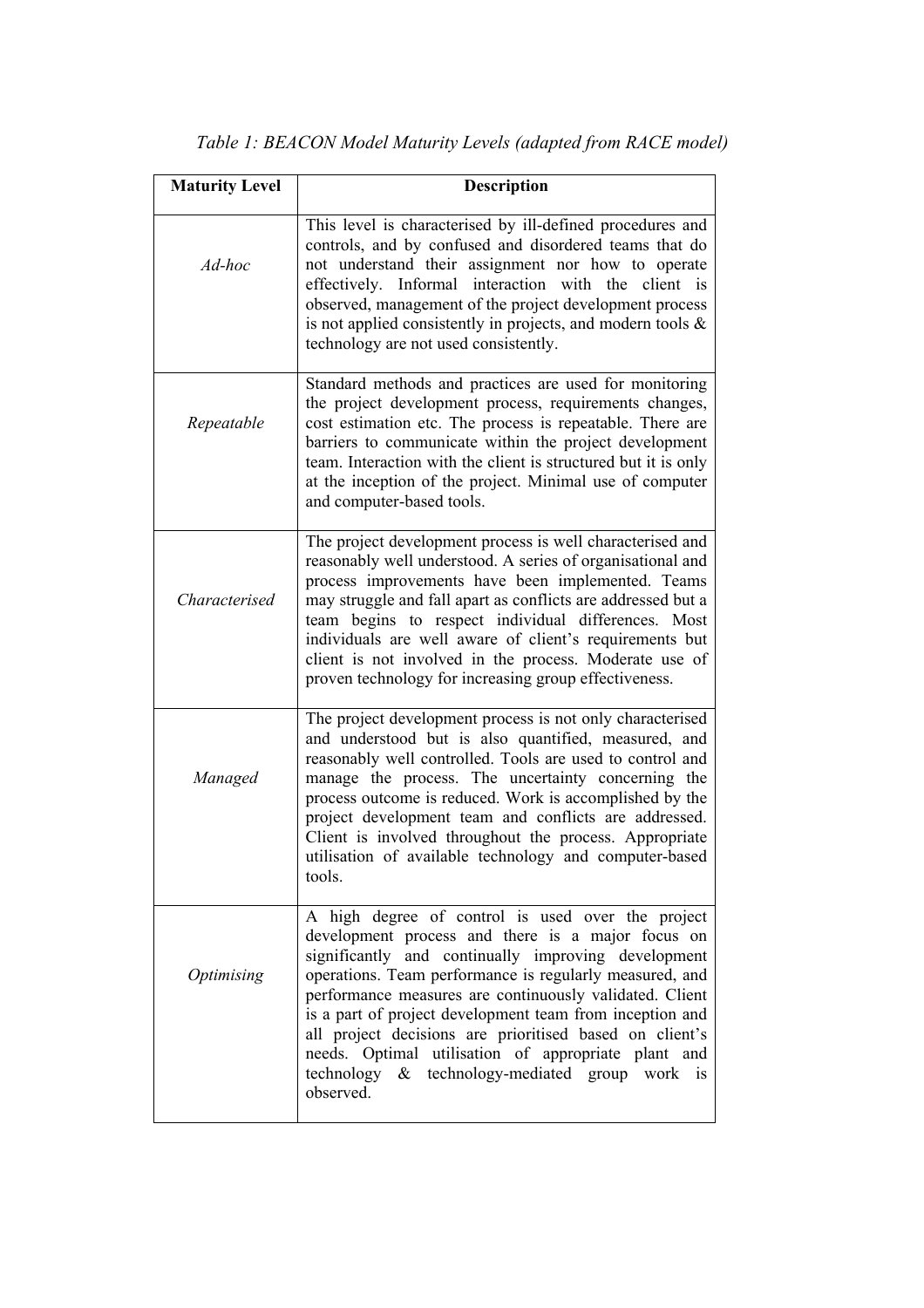#### **Methodology**

Ten companies within each category were selected randomly with the expectation that at least five of them would respond. Questionnaires were sent out with a covering letter to all the selected companies. Before sending out the questionnaires, each company was contacted and the most appropriate person was identified, either from senior or middle management, who had knowledge about the company and could adequately complete the questionnaire. A summary of the assessment results is complied and presented in Table 2, which shows average percentages for all the elements within each category. The average percentages for each factor within the elements were calculated after assessing the questionnaire responses for each category. A brief account of all case studies within each category is presented in the following sub-sections, with the results plotted on the BEACON Model diagram for each industry sector.

### **Readiness of Clients**

33% of client organisations responded to the questionnaire, ranging from large to small in size and representing different client sectors such as hospitals, academic institutions etc. All respondents identified the people element as the most important and the technology element as the least important element from their point of view. The average assessment result is plotted on the BEACON Model diagram shown in Figure 2. The clients are doing best in the project element, need the most improvements in the technology element, and have average performance under the process and people elements. The overall result of client organisations shows that some of the critical factors are at the 'managed level' while the rest are at the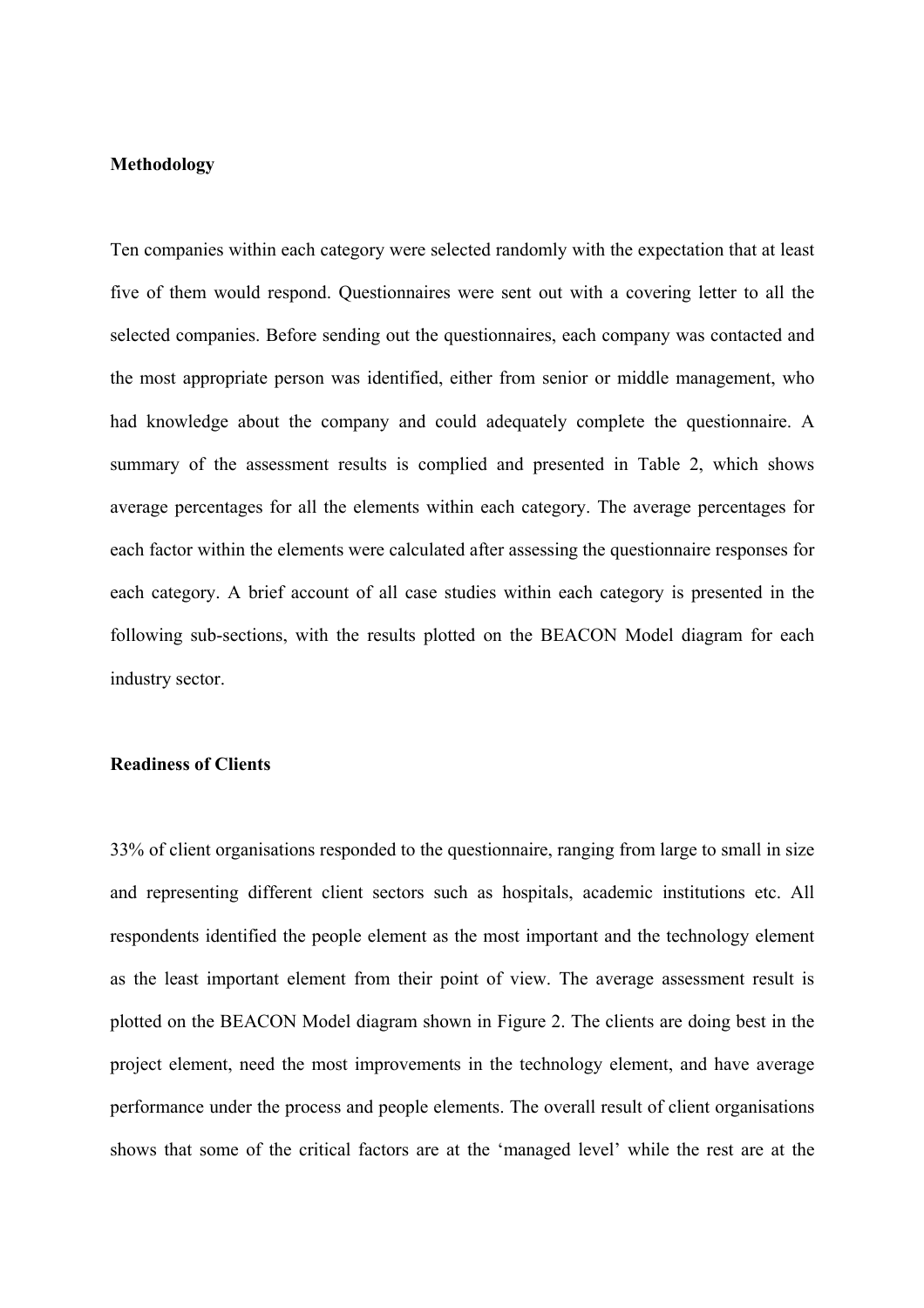|                                                | <b>Construction Supply Chain Participants</b> |                           |                           |                              |                                                               |  |  |
|------------------------------------------------|-----------------------------------------------|---------------------------|---------------------------|------------------------------|---------------------------------------------------------------|--|--|
| <b>Elements</b>                                | Clients $(\%)$                                | <b>Consultants</b><br>(%) | <b>Contractors</b><br>(%) | $Sub-$<br>contractors<br>(%) | <b>Material</b><br>Suppliers &<br><b>Manufacturers</b><br>(%) |  |  |
|                                                |                                               |                           |                           |                              |                                                               |  |  |
| <b>Process Element</b>                         | Avg.: 68.13                                   | Avg.: 71.69               | Avg.: 73.94               | Avg.: 80.04                  | Avg.: 63.15                                                   |  |  |
| Management<br>Systems                          | 66.13                                         | 71.64                     | 77.31                     | 83.33                        | 54.98                                                         |  |  |
| Process Focus                                  | 70.36                                         | 66.83                     | 70.38                     | 82.69                        | 63.26                                                         |  |  |
| Organisational<br>Framework                    | 68.33                                         | 68.75                     | 78.00                     | 81.67                        | 58.75                                                         |  |  |
| Strategy<br>Deployment                         | 73.75                                         | 77.50                     | 74.50                     | 76.67                        | 67.50                                                         |  |  |
| <b>Agility</b>                                 | 62.08                                         | 73.75                     | 69.50                     | 75.83                        | 71.25                                                         |  |  |
|                                                |                                               |                           |                           |                              |                                                               |  |  |
| <b>People Element</b><br><b>Team Formation</b> | Avg.: 68.56<br>70.42                          | Avg.: 75.39<br>71.88      | Avg.: 78.81<br>76.50      | Avg.: 81.13<br>86.67         | Avg.: 71.88<br>81.25                                          |  |  |
| and Development                                |                                               |                           |                           |                              |                                                               |  |  |
| Team Leadership<br>and Management              | 81.25                                         | 75.78                     | 81.88                     | 84.38                        | 67.71                                                         |  |  |
| Discipline                                     | 66.67                                         | 80.47                     | 85.63                     | 87.50                        | 80.21                                                         |  |  |
| Teams in an<br>Organisation                    | 55.91                                         | 73.44                     | 71.25                     | 65.97                        | 58.33                                                         |  |  |
|                                                |                                               |                           |                           |                              |                                                               |  |  |
| <b>Project Element</b>                         | Avg.: 76.92                                   | Avg.: 73.59               | Avg.: 76.60               | Avg.: 85.51                  | Avg.: 73.08                                                   |  |  |
| <b>Client Focus</b>                            | 80.89                                         | 65.91                     | 69.09                     | $\overline{82.58}$           | 72.73                                                         |  |  |
| Quality<br>Assurance                           | 69.79                                         | 81.26                     | 86.26                     | 90.63                        | 72.92                                                         |  |  |
| <b>Facility Design</b>                         | 80.09                                         | 73.61                     | 74.44                     | 83.33                        | 73.61                                                         |  |  |
|                                                |                                               |                           |                           |                              |                                                               |  |  |
| <b>Technology</b><br><b>Element</b>            | Avg.: 55.01                                   | Avg.: 52.81               | Avg.: 67.56               | Avg.: 76.11                  | Avg.: 42.32                                                   |  |  |
| Communication                                  | 57.92                                         | 60.63                     | 64.50                     | 83.33                        | 55.83                                                         |  |  |
| Support                                        |                                               |                           |                           |                              |                                                               |  |  |
| Co-ordination                                  | 49.30                                         | 39.58                     | 62.78                     | 72.22                        | 35.18                                                         |  |  |
| Support<br>Information                         | 55.69                                         | 50.00                     | 70.00                     | 65.15                        | 44.04                                                         |  |  |
| <b>Sharing</b>                                 |                                               |                           |                           |                              |                                                               |  |  |
| Integration                                    | 55.76                                         | 48.44                     | 69.38                     | 82.30                        | 40.63                                                         |  |  |
| Support                                        |                                               |                           |                           |                              |                                                               |  |  |
| <b>Task Support</b>                            | 56.40                                         | 65.39                     | 71.15                     | 77.56                        | 35.90                                                         |  |  |

*Table 2: Summary of the Readiness Assessment Results*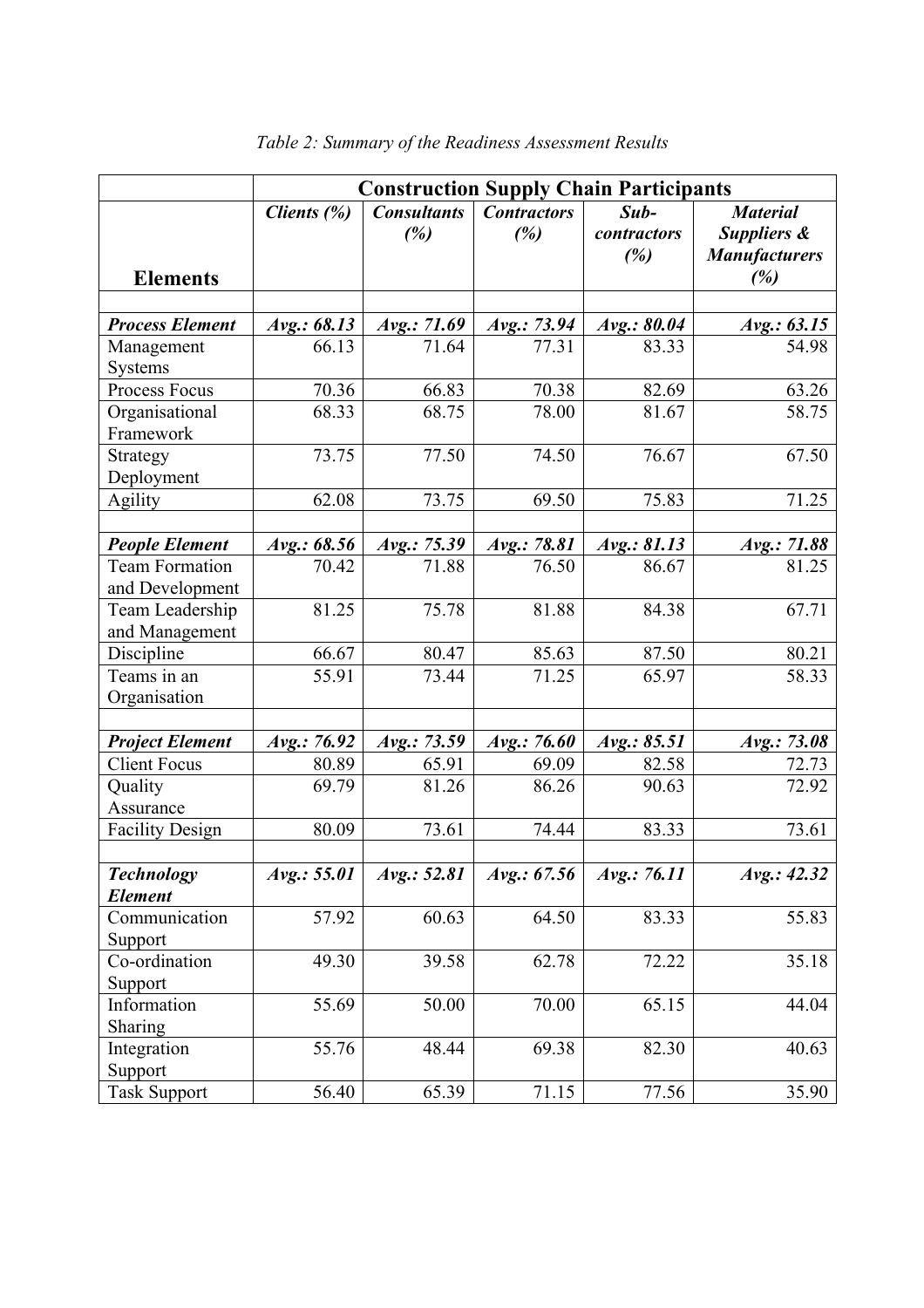'characterised level' of CE readiness. This confirms that the client organisations are not ready to adopt CE and the areas, which need attention are: all the critical factors within the technology element, agility within the process element, quality assurance within the project element, and teams in an organisation within the people element.



*Figure 2: CE Readiness of Clients*

#### **Readiness of Consultants**

The response rate for consultants was the same as for clients, that is four consulting organisations out of twelve architecture and engineering consultants responded to the questionnaire. Most of the respondents stated that the people element is the most important and the technology element the least important element for them. The average readiness assessment result for consultants is shown in Figure 3. This shows that consulting organisations are at the 'managed level' except for some of the critical factors, which indicate the 'characterised level' of the CE readiness for the organisations. Most of the critical factors in the process, people, and project elements are at the 'managed level', whereas almost all of the critical factors under the technology element are below the 'managed level'. This result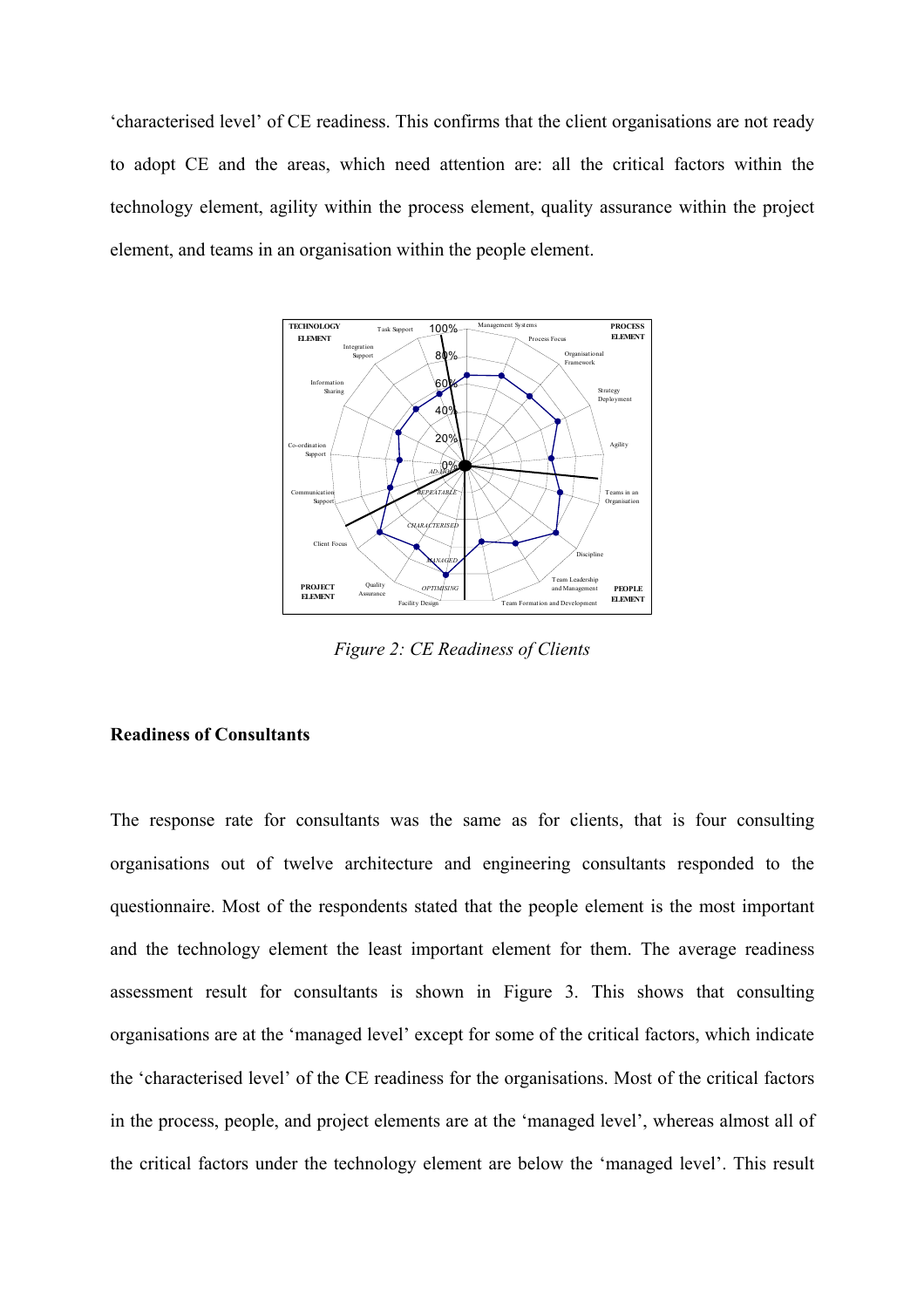concludes that the consulting organisations need significant improvements before they are ready to adopt CE. The areas which need attention and consideration are: all the critical factors within the technology element, client focus within the project element, and process focus and organisational framework within the process element.



*Figure 3: CE Readiness of Consultants*

#### **Readiness of Contractors**

Five contracting organisations, ranging from medium-size to large, responded to the questionnaire; this represents around 40% of the total number of questionnaires sent. Most of the respondents considered the people element the most important and the technology element the least important element, which is the same as for clients and consultants. The average assessment result for the contractors is plotted on the BEACON Model diagram shown in Figure 4. All the critical factors under the process and technology elements are at the 'managed level' of CE readiness whereas for the project and people elements, some of the critical factors are even at the 'optimising level'. This concludes that the contracting organisations are ready to adopt CE and have already adopted aspects of CE in some of the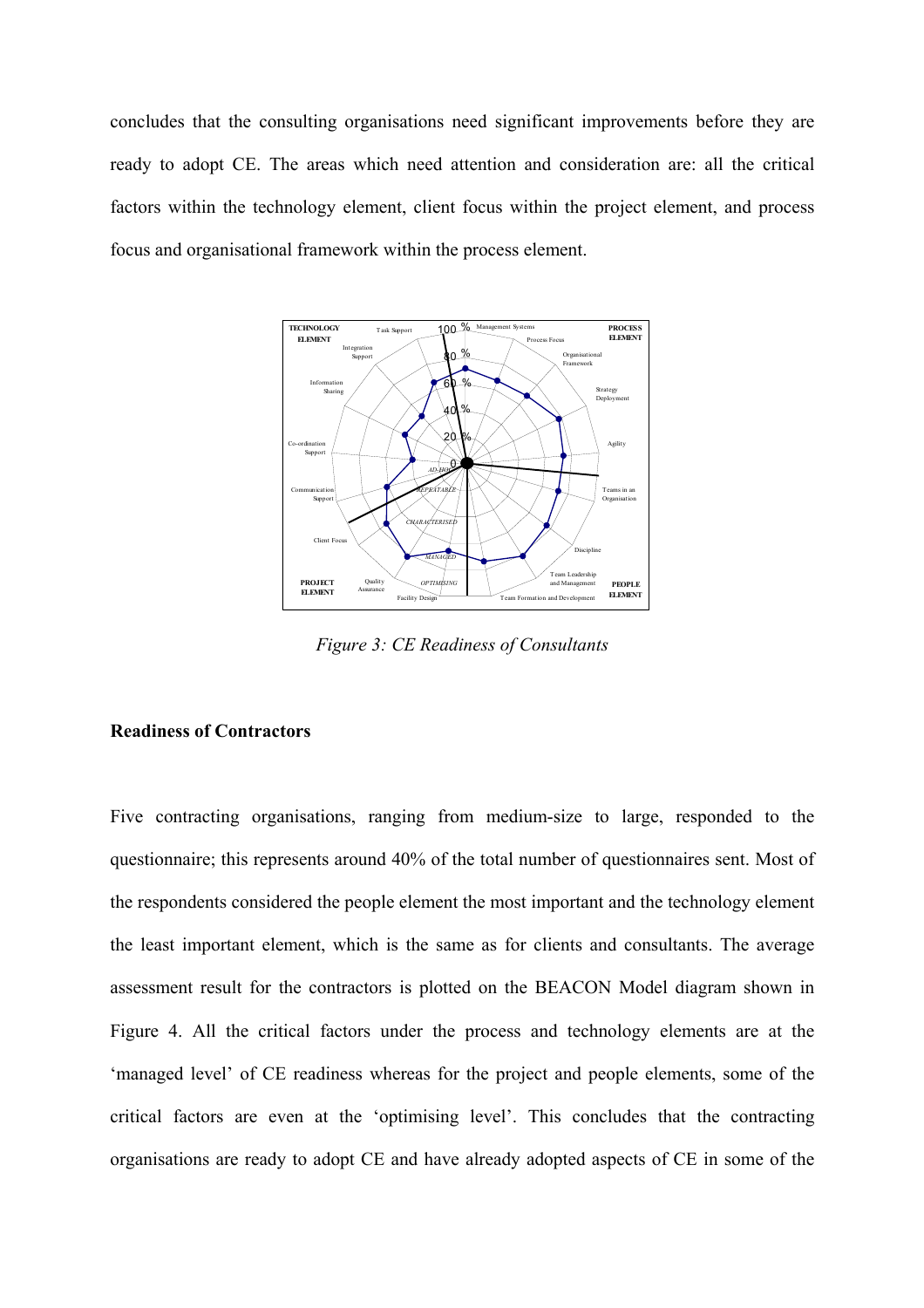critical factors within the elements. The areas which need attention are communication support, and co-ordination support within the technology element, client focus within the project element, agility within the process element, and teams in an organisation within the people element.



*Figure 4: CE Readiness of Contractors* 

#### **Readiness of Sub-contractors**

Twelve sub-contracting organisations, ranging from small-sized to large, were sent the BEACON questionnaire and 25% of them responded. Most of the respondents commented, as did the previous groups, that the people element is the most important and the technology element the least important element from their organisational point of view. The average assessment result for sub-contractors is plotted in Figure 5. This shows that subcontractors are at the 'optimising level' of CE readiness except for some of the critical factors under the process, people, and technology elements, which are at the 'managed level'. This concludes that the sub-contracting organisations are ready to adopt CE and have already adopted aspects of CE in some areas. The areas which need to be improved are co-ordination support and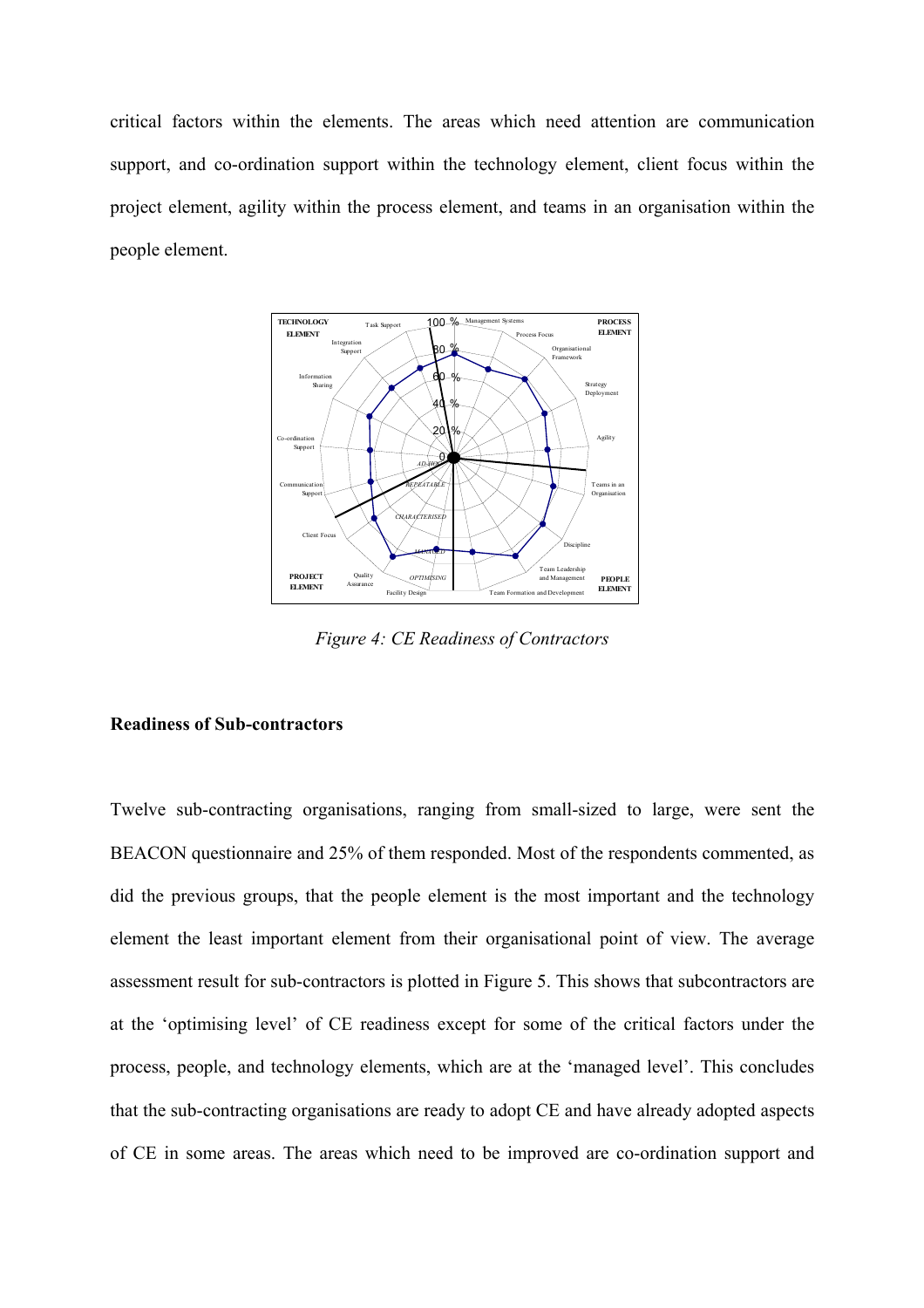information sharing within the technology element, agility within the process element, and teams in an organisation within the people element.



*Figure 5: CE Readiness of Sub-contractors* 

## **Readiness of Material Suppliers and Manufacturers**

Three material suppliers and manufacturing organisations, ranging from medium to smallsized, responded to the questionnaire, which was 25% of the total number of questionnaires sent. Here again, most of the organisations considered the people element as the most important and the technology element as the least important element. The readiness assessment result of the material suppliers and manufacturers is plotted on the BEACON Model diagram shown in Figure 6. It could be seen that almost all the critical factors under the process, people, and project elements are at the 'managed level' whereas all the critical factors under the technology element are below the 'managed level'; and co-ordination support and task support are particularly poor under the technology element. This shows that the material suppliers and manufacturers still have a long way to go before they are ready to adopt CE. Significant improvements are needed in all the critical factors within the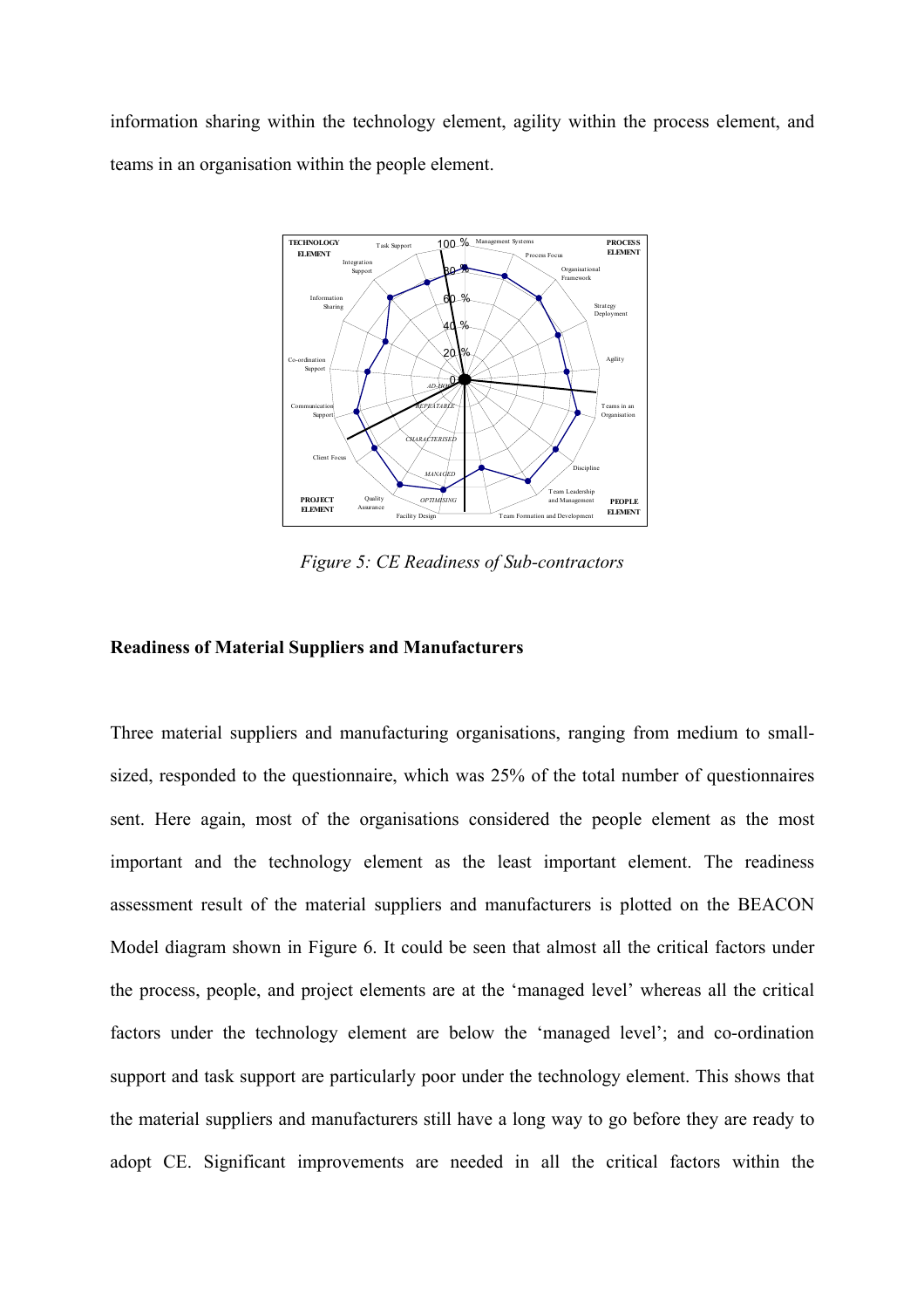technology element, management systems and organisational framework within the process element, and teams in an organisation within the people element.



*Figure 6: CE Readiness of Material Suppliers and Manufacturers*

# **Discussion**

After analysing the results of the readiness assessment case studies of the participating organisations within each category, it could be seen that the people element is considered the most important element and the technology element the least important element from most of the organisations' point of view in all categories. Most of the contracting organisations are almost ready for concurrent engineering (CE) in general and most of the critical factors in each elements are within the 'managed level' of CE readiness whereas consulting organisations are not ready, although some of the critical factors are within the 'managed level' while the rest are below the 'managed level' and need improvements. The same is true of client organisations, which need improvements in more than half of the critical factors within each element. The assessment results for suppliers and manufacturers portray them as the least ready for the adoption of CE. On the other hand, the results for sub-contractors show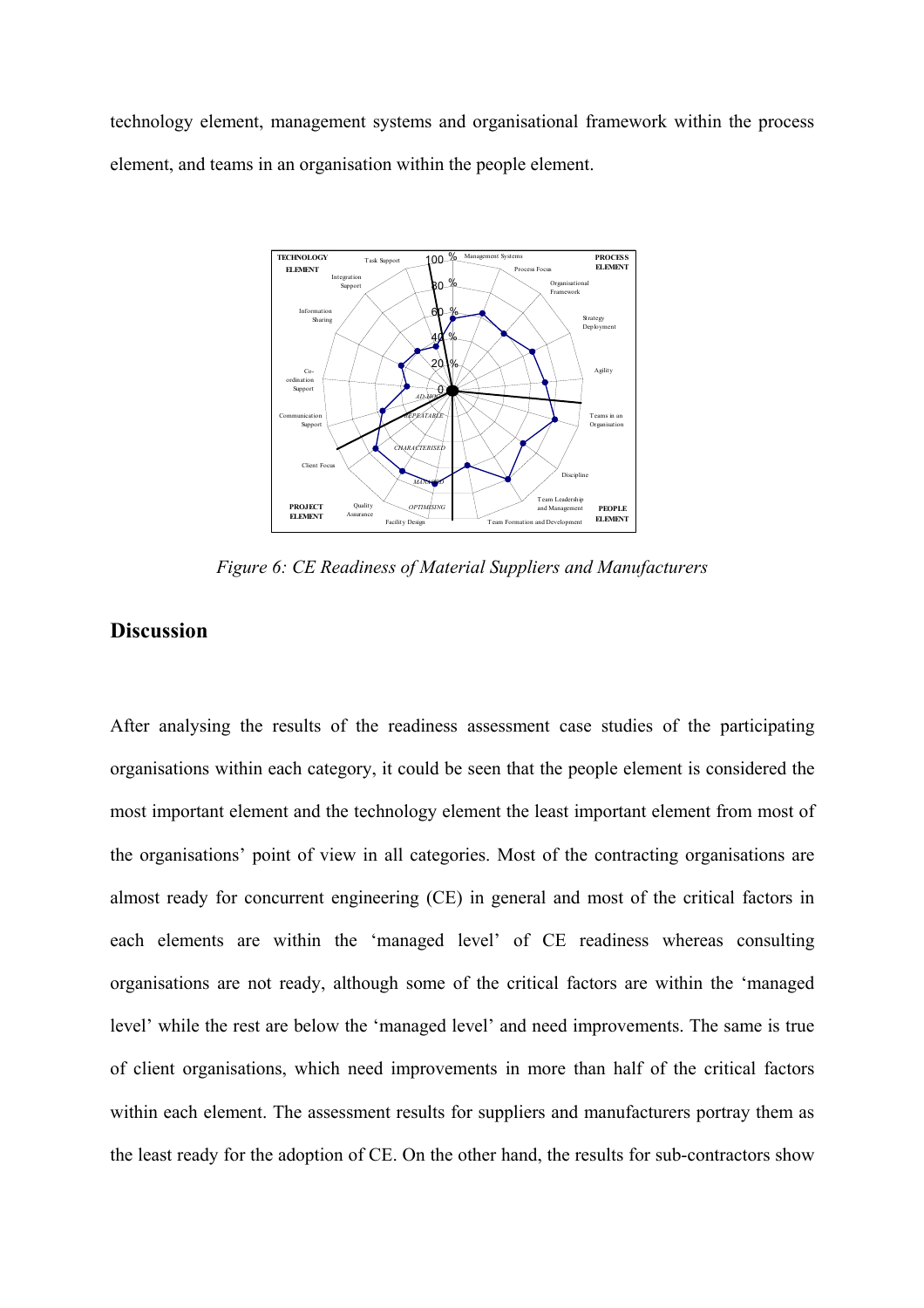them to be the most ready for CE implementation, compared to all other sectors, with most of the critical factors at the 'optimised level'.

As far as critical factors under the process element are concerned, sub-contractors are the best and are at the 'optimising level', whereas all other sectors are at the 'managed level'. Agility is the weakest area for clients, contractors and sub-contractors, whereas process focus and management systems are the weakest areas for consultants and suppliers respectively. Material suppliers and manufacturers need the most improvements to the critical factors under the process element.

Client organisations need the most improvements within areas covered under the people element whereas sub-contracting organisations are performing well except for one factor, that is teams in an organisation, which is also the weakest critical factor in all the other sectors. Overall, for the people element, sub-contractors are at the 'optimising level' and the rest are at the 'managed level' of CE readiness.

All sectors seem to be performing well in the areas under the project element, specially subcontractors, who are at the 'optimising level' of the CE readiness while the rest are at the 'managed level'. Client focus seems to be the weakest area for all sectors except for the client organisations, which need the most improvements within the quality assurance factor.

Critical areas covered under the technology element need the most attention and consideration by all sectors, although contractors and sub-contractors are marginally better than others, being at the 'managed level'. Clients, consultants, and suppliers are all at the 'characterised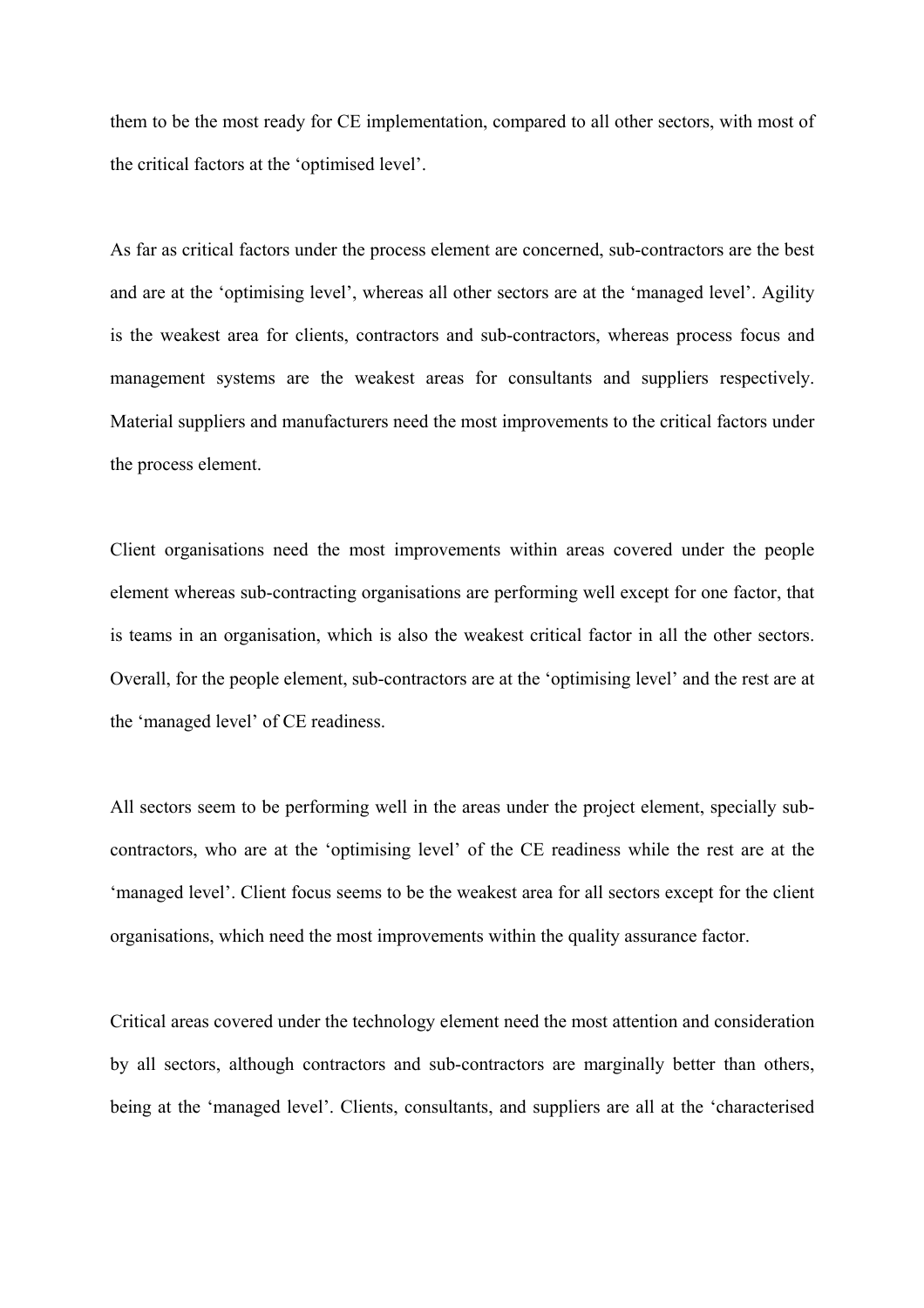level' and need considerable improvements in all areas under this element. The weakest critical factor for all sectors is co-ordination support.

The overall results show that the construction industry, as a whole still needs improvements in most of the critical areas in order to adopt CE effectively. Sectors, which seem to be ready for CE adoption are those, which are client-focused, have greater focus on monitoring and controlling of their project development process, and are continually improving their development processes and operations.

## **Conclusions**

The assessment results show that the people element and technology element are respectively the most and least important elements for most of the organisations in all categories. Contractors and sub-contractors, in general, are ready to adopt aspects of CE within their organisations whereas clients, consultants, and suppliers  $\&$  manufacturers are not ready to adopt CE. The most important conclusion is that, overall, the construction industry is not yet ready to adopt CE and needs significant improvements in a number of critical areas before CE adoption. The industry also needs appropriate guidelines for improvements in the weaker areas as well as guidelines for the implementation of CE within the industry. Another important conclusion, which could be drawn, is that the BEACON model can be successfully used as a CE readiness assessment tool for the construction industry. It can also be used as a useful tool for self-assessment on the four key elements: process, people, project, and technology even for organisations (in any category) not necessarily considering the implementation of CE. The readiness assessment of the construction supply chain, using the model, will enable the development of guidelines for the effective and more appropriate implementation of CE in construction.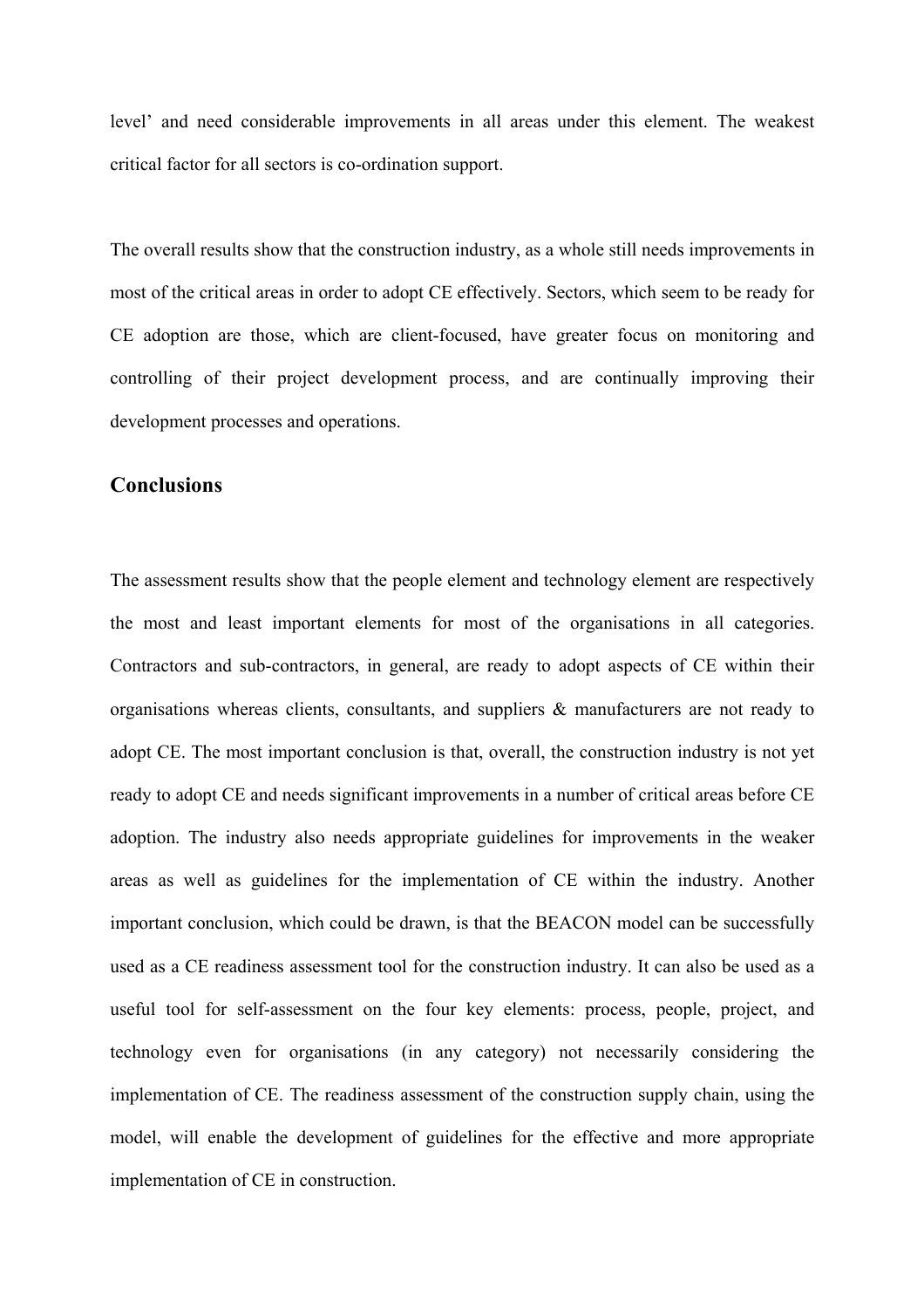# **Reference**

Ainscough, M. S. and Yazdani, B. (1999), *Concurrent Engineering within British Industry*, Proceedings of Advances in Concurrent Engineering (CE99), Bath, UK, pp. 443-448.

Al-Ashaab, A. and Molina, A. (1999), *Concurrent Engineering Framework: A Mexican Perspective*, Proceedings of Advances in Concurrent Engineering (CE99), Bath, UK, pp. 435- 442.

Anumba, C. J.; Bouchlaghem, N. M.; Whyte, J. & Duke, A. K. (2000), *Perspectives on an Integrated Construction Project Model*, International Journal of Cooperative Information Systems, Vol. 9, No. 3 (2000), pp. 283 – 313.

Brooks, B. M. and Foster, S. G. (1997), *Implementing Concurrent Engineering*, Concurrent Engineering – The Agenda for Success, Medhat, S. (Ed.), Research Studies Press Ltd.

Chen, G. (1996), *The Organisational Management Framework for Implementation of Concurrent Engineering In the Chinese Context*, Advances in Concurrent Engineering, Proceedings of 3<sup>rd</sup> ISPE International Conference on Concurrent Engineering: Research & Applications, University of Toronto, Ontario, Canada, 26-28 August 1996, pp.165-171.

Componation P. J. and Byrd Jr., J. (1996), *A Readiness Assessment Methodology for Implementing Concurrent Engineering*, Advances in Concurrent Engineering, Proceedings of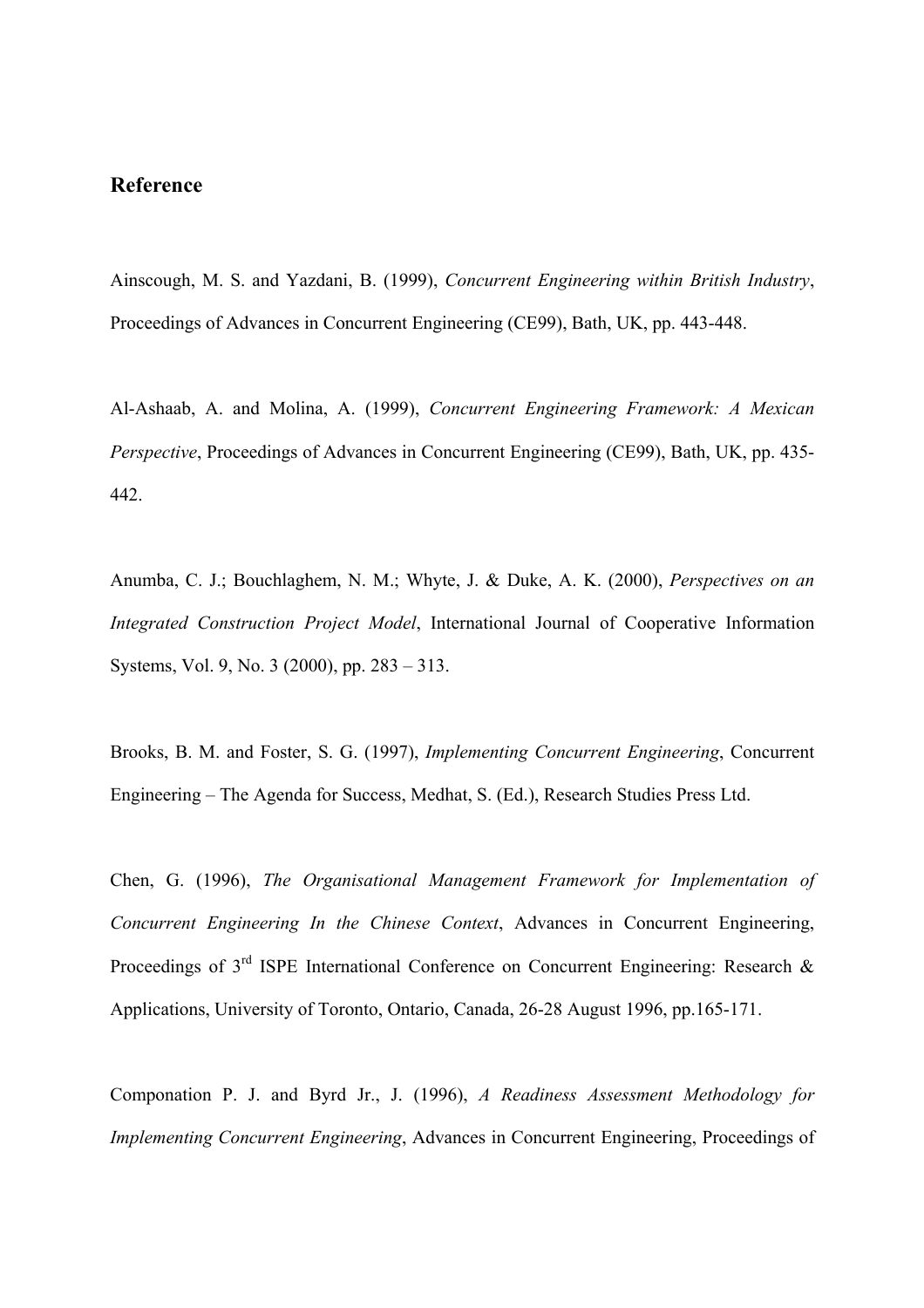3<sup>rd</sup> ISPE International Conference on Concurrent Engineering: Research & Applications, University of Toronto, Ontario, Canada, 26-28 August 1996, pp.150-156.

Crow, K. A. (1994), *Building Effective Product Development Teams*, DRM Associates, 1994.

Evbuomwan, N. F. O. and Anumba, C. J. (1998), *An Integrated Framework for Concurrent Life-cycle Design and Construction*, Advances in Engineering Softwar*e*, 1998, Vol. 5, No. 7- 9, pp.587-597.

Kamara, J. M.; Anumba, C. J. and Evbuomwan, N. F. O. (2000), *Developments in the Implementation of Concurrent Engineering in Construction*, International Journal of Computer Integrated Design and Construction, Vol.2, No.1, February 2000, pp.68 – 78.

Khalfan, M. M. A. and Anumba, C. J. (2000a), *Implementation of Concurrent Engineering in Construction - Readiness Assessment*, Proceedings of the Construction Information Technology 2000 Conference, Reykjavik, Iceland, 28 – 30 June 2000, Vol. 1, pp. 544-555.

Khalfan, M. M. A. and Anumba, C. J. (2000b), *A Comparative Review of Concurrent Engineering Readiness Assessment Tools and Models*, Concurrent Engineering 2000 (CE 2000) Conference, Lyon, France, 17 – 20 July 2000, pp. 578-585.

Khalfan, M. M. A.; Anumba, C. J.; Siemieniuch, C. E. and Sinclair, M. A. (2001), *Readiness Assessment of the Construction Supply Chain for Concurrent Engineering*, European Journal of Purchasing & Supply Management, Vol. 7, Issue 2, 2001, pp. 141-153.